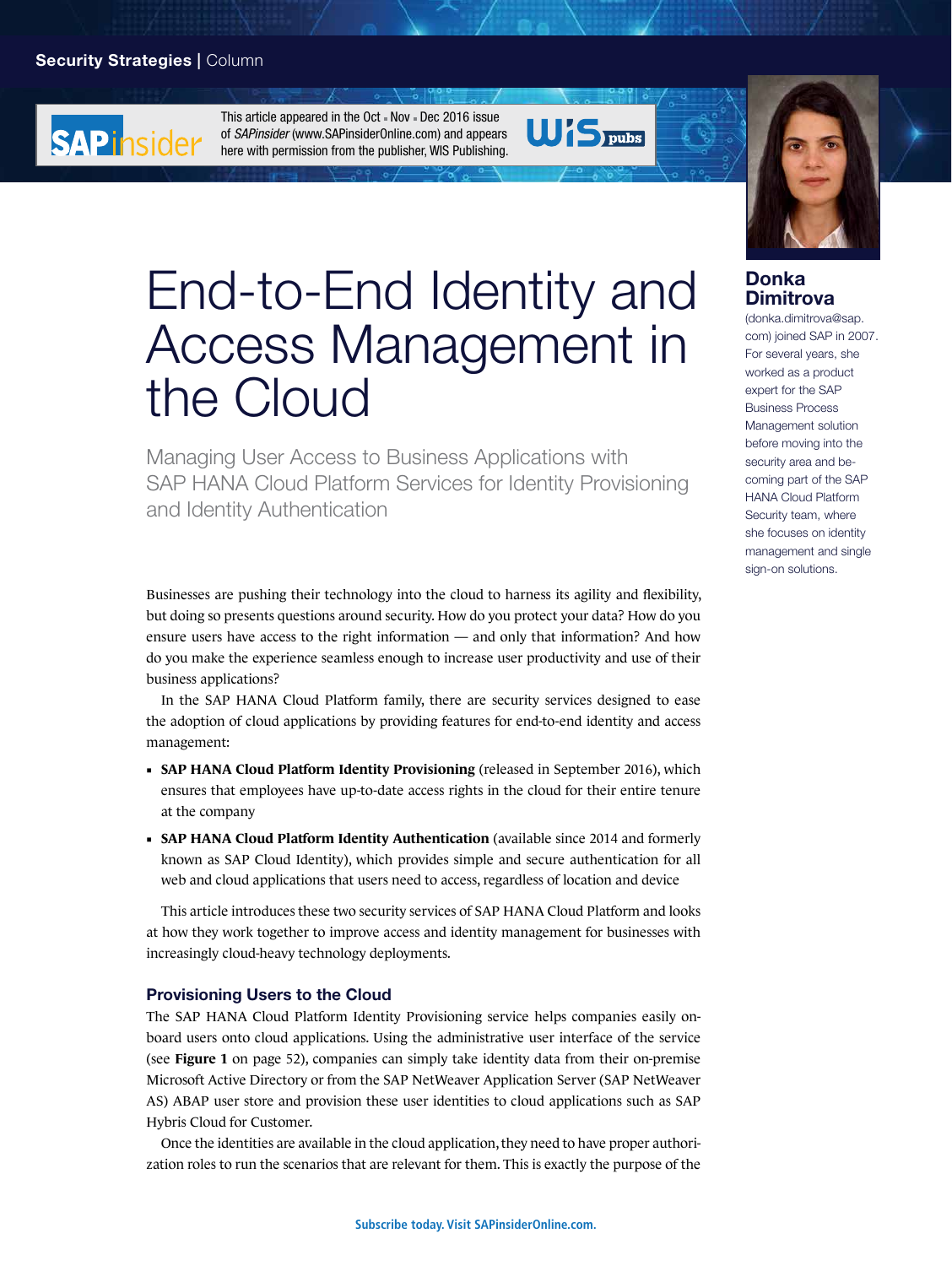| $=$    | <b>SAD</b>                                                                              |                                           |                                                                                                            | SAP Cloud Identity Administration Console |              |         |         |         |         |          | John Doe (9) |  |
|--------|-----------------------------------------------------------------------------------------|-------------------------------------------|------------------------------------------------------------------------------------------------------------|-------------------------------------------|--------------|---------|---------|---------|---------|----------|--------------|--|
|        | <b>☆</b> Home                                                                           | $\hat{~}$<br><b>Job Execution Details</b> |                                                                                                            |                                           |              |         |         |         |         |          |              |  |
|        | 8 Users & Authorizations                                                                |                                           |                                                                                                            |                                           |              |         |         |         |         |          |              |  |
|        | <b>Paradicutions &amp; Resour</b>                                                       |                                           | Active Directory EU                                                                                        |                                           |              |         |         |         |         |          |              |  |
|        | <b>El Identity Providers</b>                                                            | Job Type: RESYNC                          |                                                                                                            |                                           |              |         |         |         |         |          |              |  |
| ы<br>ъ | <b>Monitoring &amp; Reporting</b><br>$\rightarrow$<br><b>Identity Provisioning</b><br>v |                                           | Trager Type: IMMEDIATE<br>Start Time: 08/Sep/2016 16:55 22 +03:00<br>End Time: 08/Sep/2016 16:56:27 +03:00 |                                           |              |         |         |         |         |          |              |  |
|        | Connection Settings                                                                     | Status: Success                           |                                                                                                            |                                           |              |         |         |         |         |          |              |  |
|        | Source Systems<br>Target Systems                                                        | Error Message:                            |                                                                                                            |                                           |              |         |         |         |         |          |              |  |
|        | Job Execution Logs                                                                      | Statistics:                               |                                                                                                            |                                           |              |         |         |         |         |          |              |  |
|        |                                                                                         | Entey                                     | System                                                                                                     | Action                                    | Read         | Created | Updated | Deleted | Skipped | Falled   |              |  |
|        |                                                                                         | user                                      | SAP Hybris C4C                                                                                             | <b>WRITE</b>                              | $\mathbb{Q}$ | 46      | 614     | $\circ$ |         | $\alpha$ |              |  |
|        |                                                                                         | user                                      | Active Directory EU                                                                                        | <b>READ</b>                               | 669          | 0       | $\circ$ | $\circ$ |         | $\alpha$ |              |  |
|        |                                                                                         |                                           |                                                                                                            |                                           |              |         |         |         |         |          |              |  |

Figure 1 Using the administrative user interface of the SAP HANA Cloud Platform Identity Provisioning service, you can provision identity data from on-premise user stores to cloud applications

policy management feature in SAP HANA Cloud Platform Identity Provisioning. Companies can define authorization policies using a simple mapping of the grouping artifacts maintained in the corporate user store with the authorization artifacts of the respective cloud-based business application such as a mapping between Microsoft Active Directory groups and SAP Hybris Cloud for Customer roles, for instance. During the provisioning process, these policies are considered, and the authorizations of the individual user are determined and provisioned to the respective cloud applications.

SAP customers that use SAP SuccessFactors Employee Central to manage their employees will be able to configure the SAP SuccessFactors system

Using these SAP HANA Cloud Platform services enables companies to leverage their existing infrastructure while adopting cloud applications.

as a source system in SAP HANA Cloud Platform Identity Provisioning and to reuse the up-to-date employee data for synchronization of the user identities across the SAP cloud applications.

The frequency with which identity and access provisioning occurs for cloud applications is configurable, and can be adjusted to comply with corporate processes and practices. Organizations can use the comprehensive scheduler that comes with the service to define the timing of the provisioning process, ensuring up-to-date identity and access management in the cloud for all users.

Support for additional provisioning integrations — such as SAP Ariba, Concur, and others is planned for future releases of SAP HANA Cloud Platform Identity Provisioning.

Once the identity provisioning is complete and the user is assigned with proper access in all cloud applications, the integrated SAP HANA Cloud Platform Identity Authentication service is then available for handling secure authentication and single sign-on to those applications.

## Authentication and Single Sign-On in the Cloud

The SAP HANA Cloud Platform Identity Authentication service is a single sign-on (SSO) service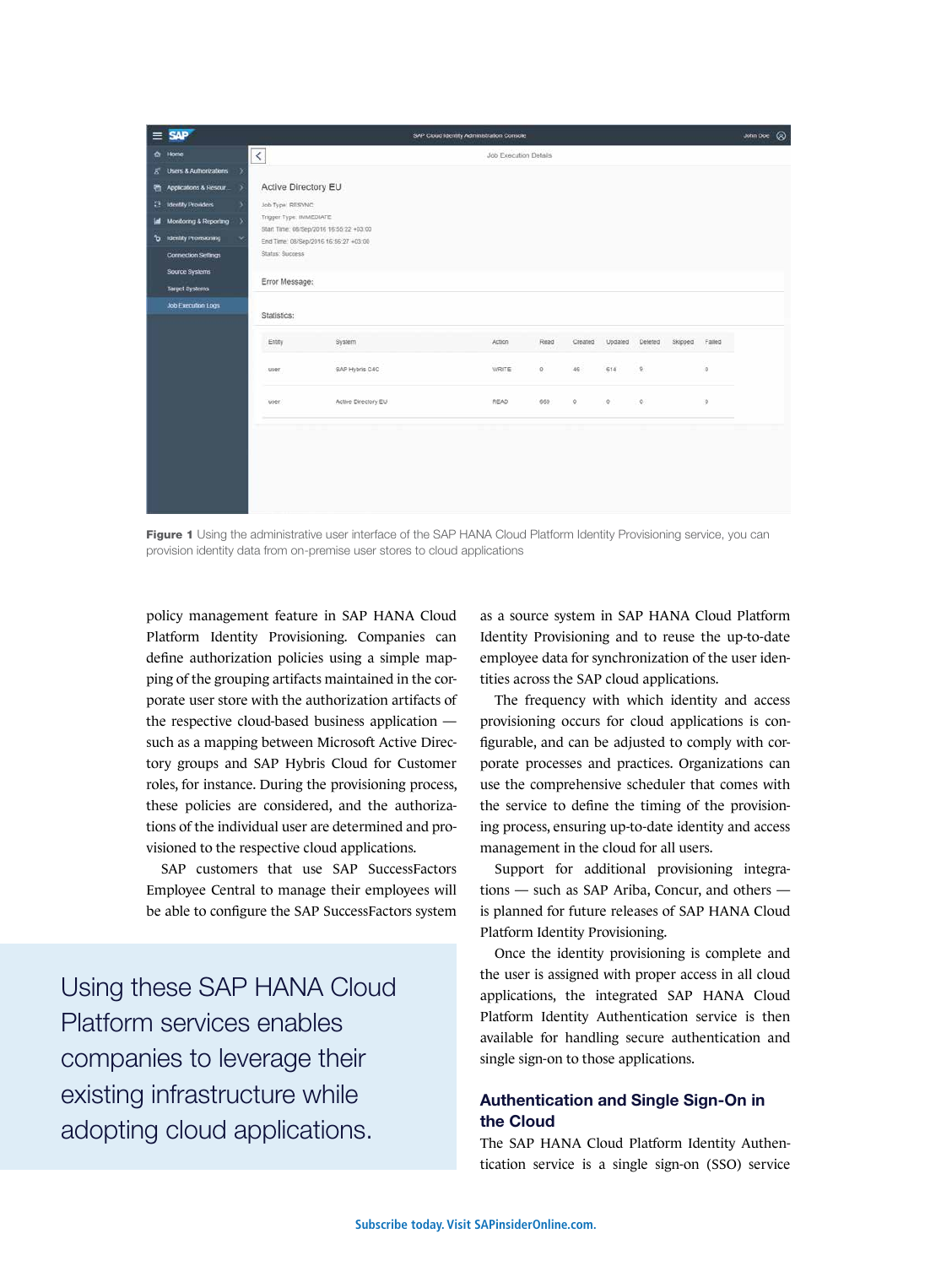that enables users to sign in once to access multiple cloud applications securely. It offers a standard SAML identity provider (IDP) that runs in the cloud and can integrate with SAP web and cloud applications. It can also handle secure authentication and SSO for any non-SAP application or platform that supports SAML as a standard service provider.

The cloud IDP available with SAP HANA Cloud Platform Identity Authentication offers a set of authentication mechanisms to help companies manage SSO scenarios and other challenging authentication scenarios, such as strong authentication from outside the corporate network, mobile SSO, and others. Using the administrative user interface of the service (see **Figure 2**), companies can easily implement simple and secure cloud application access for their users from anywhere and on any device. Users who have already been provisioned for the necessary cloud applications can benefit from SSO right away when they work in the company intranet due to the Kerberos/SPNEGO support offered by the SSO service.

When users want to access a cloud application from outside the corporate network, perhaps to work from home or while on a business trip, they can simply authenticate themselves with the same username and password they use when logging on to their office PC (see **Figure 3** on the next page). The SSO service makes this possible by integrating with on-premise systems via a secure tunnel established by the SAP HANA cloud connector included with SAP HANA Cloud Platform. When users log on, the cloud IDP checks the user credentials against the Microsoft domain. If the credentials are correct, the cloud IDP issues the required SAML assertions and the users are granted SSO to the cloud application.

The SSO service also offers strong authentication for protecting sensitive applications and scenarios based on risk. For example, if the security policies of a company require stronger authentication for external access, administrators can easily configure a corresponding rule on the application level. Based on this rule, users would be prompted for two-factor authentication when they access the cloud application from outside the corporate network.

SAP Authenticator, a lightweight SSO mobile app, is also available for any web-based application configured to trust the cloud IDP of SAP HANA Cloud Platform Identity Authentication. With SAP Authenticator, users can access apps on their mobile device without having to log in with their credentials each time.



Figure 2 Using the administrative user interface of the SAP HANA Cloud Platform Identity Authentication service, you can configure secure application access for users from any device